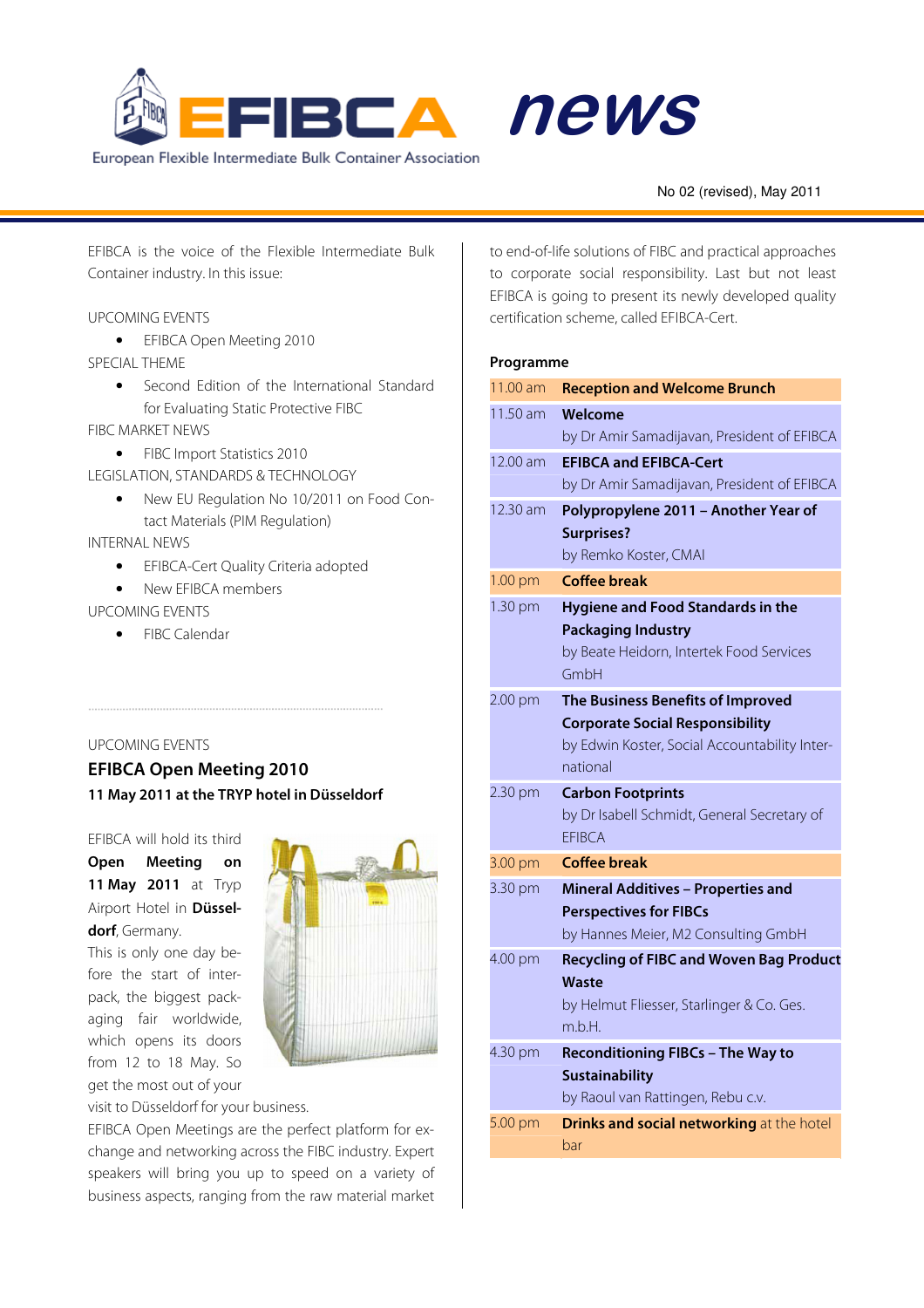#### **Registration**

Please register by filling out the online registration form at www.efibca.com. Registration charge is € 240 per person for non-members and € 120 per person for EFIBCA members. Included in the charge are a **free day ticket for the interpack**, a welcome brunch, soft drinks, coffee and snacks as well as the meeting dossier. More information and the programme leaflet are available at www.efibca.com.

# SPECIAL THEME

# **Second Edition of the International Standard for Evaluating Static Protective FIBC by Dr Paul Holdstock, Technical Services Director, Texene LLC**

In 2005, IEC Technical Committee, TC101 on Electrostatics published an International Standard for test methods for evaluating the safety of static protective FIBC, IEC 61340-4-4[1].

The first edition of IEC 61340-4-4 contains three main elements: a) classification and labelling; b) performance requirements; and c) test methods. In IEC 61340-4-4 Ed. 1.0 there are essentially three types of FIBC: those designed only to prevent propagating brush discharges (PBD); those designed to prevent all forms of hazardous discharge from the FIBC via grounding; and those designed to prevent all forms of hazardous discharge from the FIBC without grounding. The type classification system (i.e. Type A, Type B, Type C and Type D) is not used in the first edition.

IEC 61340-4-4 Ed. 1.0 specifies the requirements for labelling to ensure that only essential safety information is conveyed in a meaningful manner to the end user. The label shall identify FIBC as complying with the standard, the type of FIBC and any limitations of use.

IEC 61340-4-4 Ed. 1.0 states that propagating brush discharge control FIBC and static control FIBC shall be constructed from materials with a breakdown voltage of less than 6 kV. This is higher than the limit of 4 kV specified in CLC/TR 50404<sup>[2]</sup>. The original research by Maurer et al. <sup>[3]</sup>, on which the quidance in CLC/TR 50404 is based, was done using flat polymeric film. Studies done during the development of IEC 61340-4-4 Ed. 1.0 on woven FIBC fabrics showed that a breakdown voltage limit of 6 kV will ensure protection against PBD.

The maximum resistance to groundable points for static control FIBC required to be grounded is specified in IEC 61340-4-4 Ed. 1.0 as 10<sup>8</sup>Ω. As explained in CLC/TR 50404, this limit is derived from a simple charging model for conductors, shown in Figure 1.



# Key

 $I_C$  Charging current

<sup>C</sup> Capacitance of conductor

 $R$  Leakage resistance (resistance to ground)

 $\mathcal{U}$  Leakage current

The potential on the conductor is given by:

$$
V = I_C R - (I_C R)e^{-\frac{t}{RC}}
$$
 (1)

Maximum potential is reached when time t is large:

$$
V_{\text{max}} = I_C R \tag{2}
$$

**Figure 1** Charging model for a conductor connected via a resistance to ground.

For an incendiary spark to occur from a conductor, the potential on the conductor needs to be at least 300 V. Therefore, to avoid incendiary sparks, the maximum potential on a conductor must be maintained below 300 V. From equation (2) in Figure 1, it can be seen that with a resistance to ground of  $10^8\Omega$ , the maximum charging current for safe operation of static control FIBC is 3 µA. This is a reasonable limit for most industrial situations, where charging currents only rarely exceed a few microampere.

The ignition test described in IEC 61340-4-4 Ed. 1.0 is primarily intended to evaluate the safety of static control FIBC that do not require grounding. The performance requirement for FIBC tested using this method is simply that no ignition shall occur.

At the time of writing the final draft of the second edition of IEC 61340-4-4 is being prepared. The first voting draft was approved by 94% of participating members of TC101.

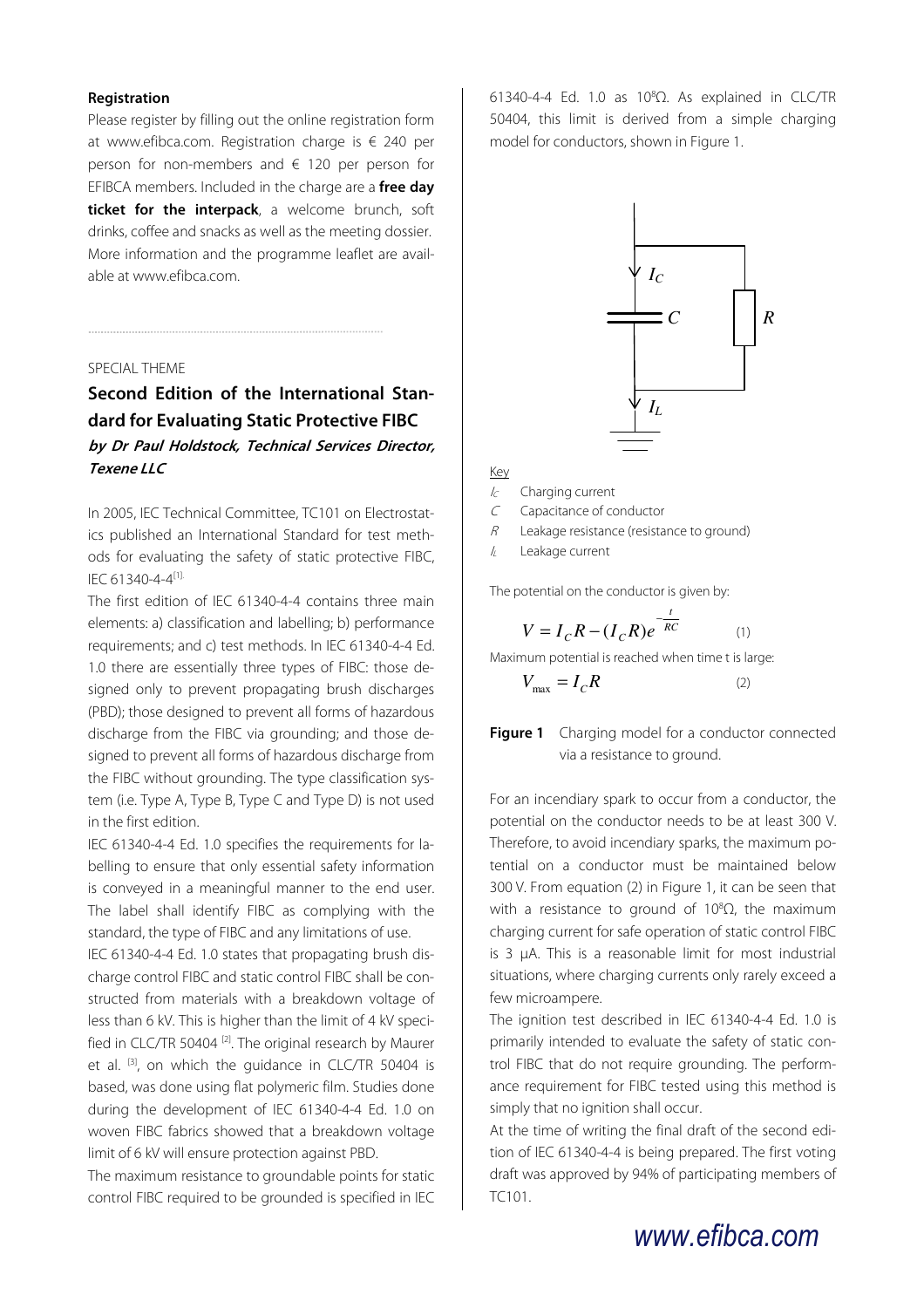The major changes and additions in the second edition are:

- Adoption of type classification system
- Lower resistance to groundable points limit for Type C FIBC (from  $10^8\Omega$  to  $10^7\Omega$ )
- Resistance and breakdown voltage only needs to be measured at low humidity (ignition testing still needs to be done at both low and high humidity)
- Classification, performance requirements and safe use of inner liners
- Guidance on the safe use of FIBC
- Guidance on quality control & inspection testing

IEC 61340-4-4 Ed. 2.0 will adopt the type classification system first proposed by Maurer et al. and extended in CLC/TR 50404. FIBC are classified according to one of four types: Type A, Type B, Type C and Type D. The types are defined by the construction of the FIBC, the nature of their intended operation and associated performance requirements. An individual design of FIBC may only be classified as one single type; for example one FIBC cannot be simultaneously classified as both Type B and Type D, or as Type CD.

Along with the introduction of the type classification system, IEC 61340-4-4 Ed. 2.0 will introduce requirements for improved labelling. The labelling requirements in the second edition are intended to produce clearer labelling, with the type immediately obvious and the intended use expressed in a way that is familiar to safety personnel in end user facilities. An example of a label complying with the requirements of IEC 61340- 4-4 Ed. 2.0 is shown in Figure 2.

#### **IEC 61340-4-4 FIBC must be properly earthed** according to manufacturer's instructions **Permitted in Dust Zones 21-22 and** in Gas Zones 1-2 (Explosion **Groups IIA/IIB) TYPE**

**Electrical properties may be** z affected by general usage, contamination and reconditioning

**Figure 2** Example of a label required by IEC 61340-4-4 Ed. 2.0.

It is important to note that the use of any other designations (e.g. D+, Dplus, etc.) will not be permitted on safety labels on FIBC claiming compliance with IEC 61340-4-4.

In IEC 61340-4-4 Ed. 2.0, resistance to groundable point and breakdown voltage measurements will only need to be done at low humidity. Ignition testing will still be required to be done at both low and high humidity.

The resistance to groundable point limit will be reduced from 10<sup>8</sup>Ω to 10<sup>7</sup>Ω. The reason for this change is related to the maximum charging current permitted for the safe operation of Type C FIBC. In the first edition, a limit of 3 µA is set for the maximum charging current. This limit is derived from the charging model explained in Figure 1 above. In Germany, regulations allow the use of Type C FIBC without any restriction on charging current. The German National Committee requested that IEC 61340-4-4 be changed so that it can be adopted in Germany without conflicting with local regulations. The solution was to lower the resistance to ground limit for Type C FIBC. In setting the limit at  $10^7\Omega$ , the maximum safe charging current is increased to 30 µA, which is so much higher than any known industrial process can generate, that for practical purposes there is no need to specify the limit.

The scope of IEC 61340-4-4 Ed. 1.0 does not include inner liners in any way. IEC 61340-4-4 Ed. 2.0 will include classification, performance requirements and guidance on the safe use of inner liners in different types of FIBC, and the details are summarised in Table 1.

The breakdown voltage limit for all types of inner will be specified as 4 kV in IEC 61340-4-4 Ed. 2.0 (Note: Breakdown voltage measurements will not be required for some configurations of Type L1 and Type L2 inner liners). The limit for FIBC fabric will remain at 6 kV. The reason for this difference is that inner liners are usually made from flat polymeric film, as used by Maurer et al. in their original work, and hence that data is valid for inner liners, but not for woven fabric used to construct FIBC.

Guidance on the safe use of FIBC is given in CLC/TR 50404. This guidance has been updated and will be included in IEC 61340-4-4 Ed. 2.0. The guidance is summarised in Table 2 below.

The test procedures specified in IEC 61340-4-4 Ed. 2.0 can be used for quality control testing, but for many manufacturers and users they may be too complex, too time consuming or too expensive.

In contrast to type qualification testing, where FIBC are evaluated against standard acceptance criteria, quality

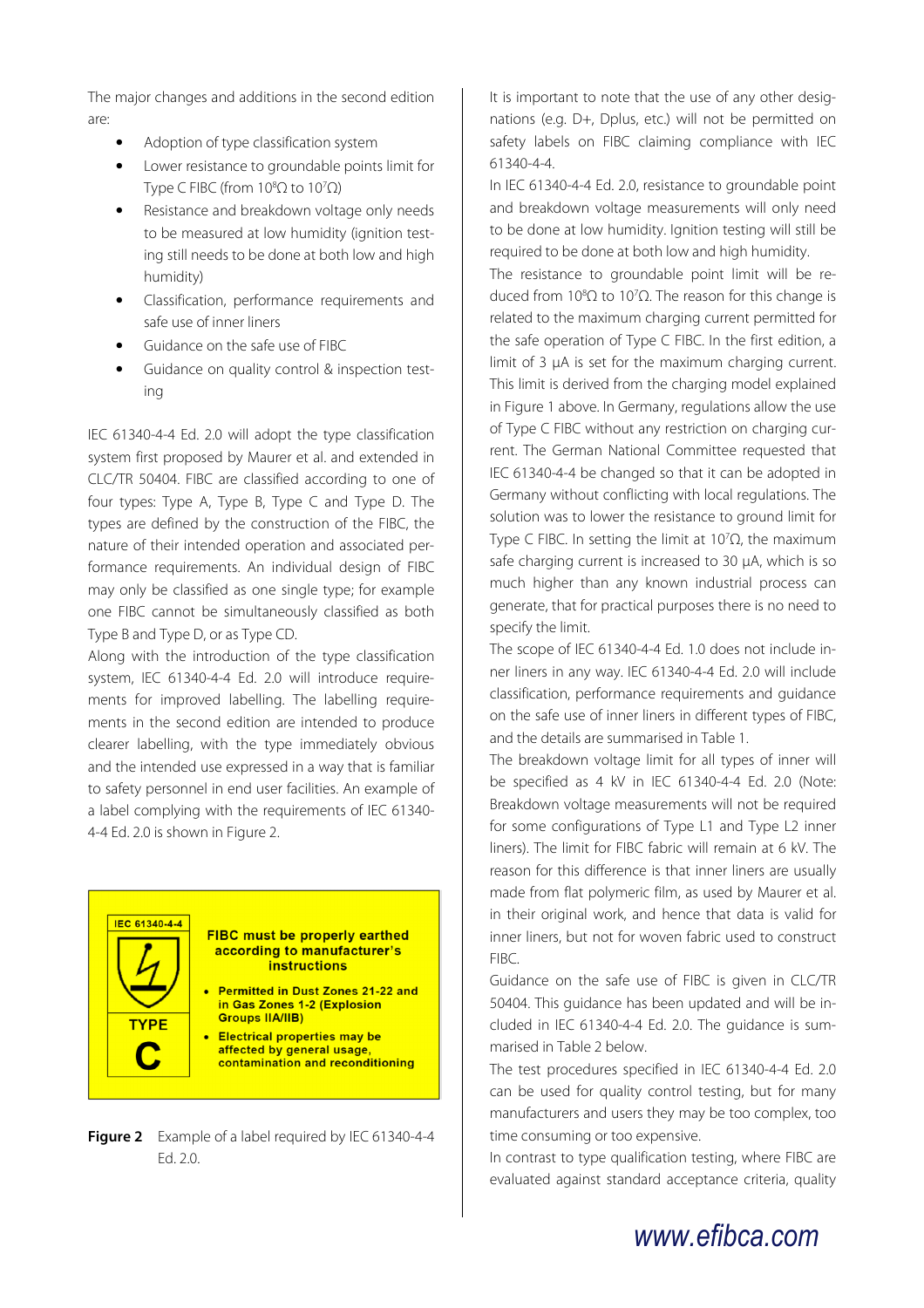| Type of<br>Inner Liner                                                                                                                                                                                         | Requirements                                                                                                                                                              | Intended Use           |  |
|----------------------------------------------------------------------------------------------------------------------------------------------------------------------------------------------------------------|---------------------------------------------------------------------------------------------------------------------------------------------------------------------------|------------------------|--|
| Type L1                                                                                                                                                                                                        | Inner liners made from mate-<br>rials with surface resistivity on<br>at least one surface less than<br>or equal to $10^7 \Omega$<br>Breakdown voltage less than<br>$4$ kV | Type C FIBC            |  |
| Type L2                                                                                                                                                                                                        | Inner liners made from mate-<br>rials with surface resistivity on<br>at least one surface between<br>$10^9$ O and $10^{12}$ O<br>Breakdown voltage less than<br>$4$ kV    | Type B, C or D<br>FIRC |  |
| Type L3                                                                                                                                                                                                        | Inner liners made from mate-<br>rials with surface resistivity of<br>greater than $10^{12} \Omega$<br>Breakdown voltage less than<br>4 kV                                 | Type B FIBC            |  |
| Note: This table only summarises the requirements for inner liners.<br>Further details of the requirements for inner liners that are essential to<br>their safe use will be included in IEC 61340-4-4 Ed. 2.0. |                                                                                                                                                                           |                        |  |

| Table 1 Summary of IEC 61340-4-4 Ed. 2.0 classification |  |  |  |  |  |
|---------------------------------------------------------|--|--|--|--|--|
| and requirements for inner liners                       |  |  |  |  |  |

control testing allows manufacturers and users to evaluate FIBC against acceptance criteria that they specify and which are often only valid for a specific design of FIBC or application.

For this reason, quality control test methods and acceptance criteria used by one manufacturer or user may not be appropriate for evaluating FIBC from other manufacturers or FIBC intended for other specific uses.

An informative annex in IEC 61340-4-4 Ed. 2.0 describes some tests that may be useful for quality control testing. The list of suggested test methods includes measurements of resistance, charge decay time, and charge transferred in electrostatic discharge. The list of test methods is not comprehensive and there may be other test methods that are equally suitable.

An important note in IEC 61340-4-4 Ed. 2.0 is that quality control test methods shall not be used as a substitute for the type qualification test methods specified in the main part of the standard.

The Final Draft International Standard (FDIS) of IEC 61340-4-4 Ed. 2.0 is currently being prepared by IEC Central Office for release in June 2011. The expected publication date for the standard is November 2011.

| <b>Bulk product in FIBC</b>                            | <b>Surroundings</b>           |                                                                     |                                                                                            |  |
|--------------------------------------------------------|-------------------------------|---------------------------------------------------------------------|--------------------------------------------------------------------------------------------|--|
| MIE of dust                                            | Non flammable atmos-<br>phere | Dust zones 21-22<br>$(1000 \text{ mJ} > \text{MIE} > 3 \text{ mJ})$ | Gas zones 1-2<br>(Explosion groups IIA/IIB)<br>or<br>dust zones 21-22<br>$(MIE \leq 3 mJ)$ |  |
| $MIF > 1000$ mJ                                        | A,B,C,D                       | B,C,D                                                               | C,D                                                                                        |  |
| $1000 \text{ mJ} > \text{MIE} > 3 \text{ mJ}$<br>B,C,D |                               | B,C,D                                                               | C,D                                                                                        |  |
| MIF < 3 ml                                             | C,D                           | C.D                                                                 | C.D                                                                                        |  |

(MIE = minimum ignition energy)

#### **Acknowledgements**

IEC 61340-4-4 Ed. 2.0 has been developed by Joint Maintenance Team 7 (JMT7) of IEC/TC 101. I thank my colleagues in JMT7 for their hard work and support during the course of this project.

# **References**

[1] IEC 61340-4-4, Electrostatics – Part 4-4: Standard test methods for specific applications – Electrostatic classification of flexible intermediate bulk containers (FIBC), First Edition (2005)

[2] CLC/TR 50404, Electrostatics – Code of practice for the avoidance of hazards due to static electricity (2003) [3] Maurer B, Glor M, Lüttgens G and Post L, Hazards associated with propagating brush discharges on flexible intermediate bulk containers, compounds and coated materials, Inst. Phys. Conf. Ser. No. 85 (1987)

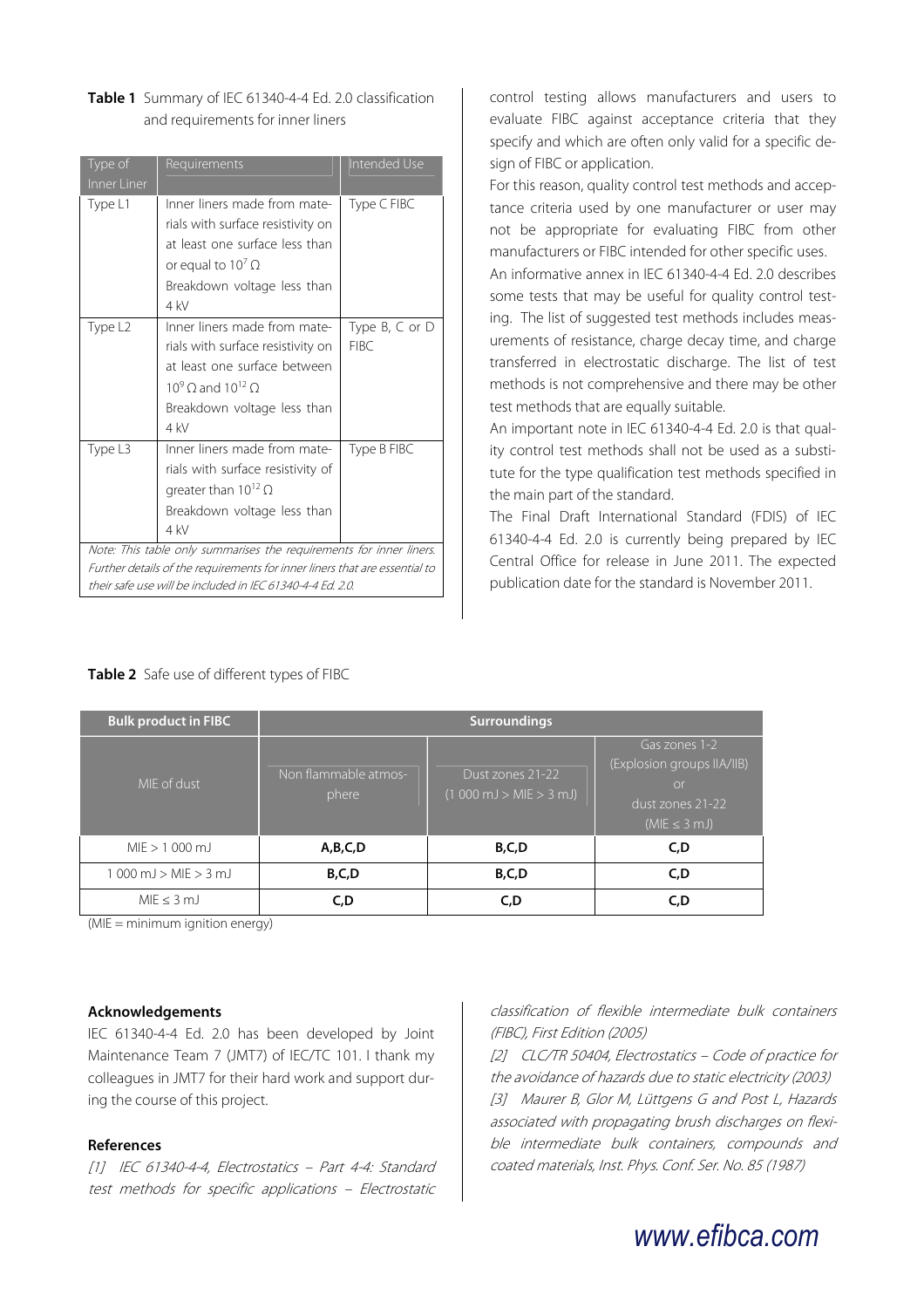# **About the author**

Paul Holdstock is Technical Services Director at Texene LLC, manufacturer of CROHMIQ®, the world's leading



static protective FIBC fabrics. As Convenor of IEC/TC101/JMT7, he has managed the projects to develop both the first and second edition of IEC 61340-4-4. Paul is a member of the EFIBCA Technical Committee.



#### MARKET NEWS

# **FIBC Import Statistics 2010**

After a severe recession in 2009, the value of FIBC imports to the EU27 has picked up again in 2010. It increased by 45% and amounts to a total of 267.5 million Euros in 2010 (see table 1). However, this is still much less than in 2008 (358.8 million Euros, see EFIBCA news No 1).

Turkey consolidated its leading position as FIBC exporter, accounting for almost 40% of the import value to the EU. This is followed by India with approximately 30% import share and China (13.4%). The top 3 FIBC exporting countries together assume approximately 83% of the total import value to the EU27 (table 2).

Ranks 4 to 6 go to Bangladesh, Thailand and Serbia. Remarkably, Bangladesh more than doubled its exports to the EU in 2010 (from 5.1 to 10.4 million Euros), thereby clearly overtaking Thailand and Serbia.

|  | <b>Table 1</b> Total Import of FIBC <sup>1</sup> to the EU27 (value) |
|--|----------------------------------------------------------------------|
|--|----------------------------------------------------------------------|

|                                      | 2010      | 2009    |        |  |
|--------------------------------------|-----------|---------|--------|--|
|                                      | $m \in I$ | $m \in$ |        |  |
| Imports to the EU27                  | 267.5     | 184.9   | $+45%$ |  |
| $C_1, \ldots, C_n, C_n, \ldots, C_n$ |           |         |        |  |

Source: Eurostat

 $\overline{a}$ 

<sup>1</sup> FIBC of Polyethylene or Polypropylene, excl. knitted or crocheted

# **Table 2** Top 6 Exporting Countries of FIBC to the EU27 (by value)

|                          |            | 2010    |                 | 2009    |                 |
|--------------------------|------------|---------|-----------------|---------|-----------------|
| 2010<br>Rank             | Country    | $m \in$ | Import<br>Share | $m \in$ | Import<br>Share |
| $1 \rightarrow$          | Turkey     | 105.9   | 39.6 %          | 68.1    | 36.8%           |
| $2 \rightarrow$          | India      | 80.5    | 30.1 %          | 61.0    | 33.0%           |
| $3 \rightarrow$          | China      | 35.9    | 13.4 %          | 26.1    | 14.1 %          |
| 47                       | Bangladesh | 10.4    | 3.9%            | 5.1     | 2.8%            |
| $5 \rightarrow$          | Thailand   | 8.4     | 3.2 %           | 5.2     | 2.8%            |
| $6$ $\blacktriangleleft$ | Serbia     | 7.8     | 2.9%            | 5.3     | 2.9%            |

Source: Eurostat

 $\rightarrow$  no change in rank compared to the previous year

 $\overline{\mathbf{z}}$ up in rank compared to the previous year

down in rank compared to the previous year

LEGISLATION, STANDARDS & TECHNOLOGY

# **New EU Regulation No 10/2011 on Food Contact Materials (PIM Regulation)**

The "Commission Regulation (EU) No 10/2011 on plastic materials and articles intended to come into contact with food", also known as "Plastics Implementation Measure" (PIM) was issued on 14 January 2011. This regulation unifies and revises all former EU provisions on plastic materials designed for food contact.

The new PIM regulation applies throughout all 27 EU member states in an identical wording, i.e. no national deviations are permissible. It becomes applicable on 1 May 2011. However, a number of provisions only apply from 2013 or 2016 on.

The PIM regulation contains a number of changes to the former food contact law, e.g. with regard to migration tests and testing simulants. EFIBCA provides two tables with a compilation of the most important changes in the new PIM Regulation:

- A comparison of simulants for migration testing
- A comparison of old and new testing simulants according to food categories

These tables can be downloaded from the member section on the EFIBCA homepage together with the full PIM regulation (www.efibca.com).

# www.efibca.com